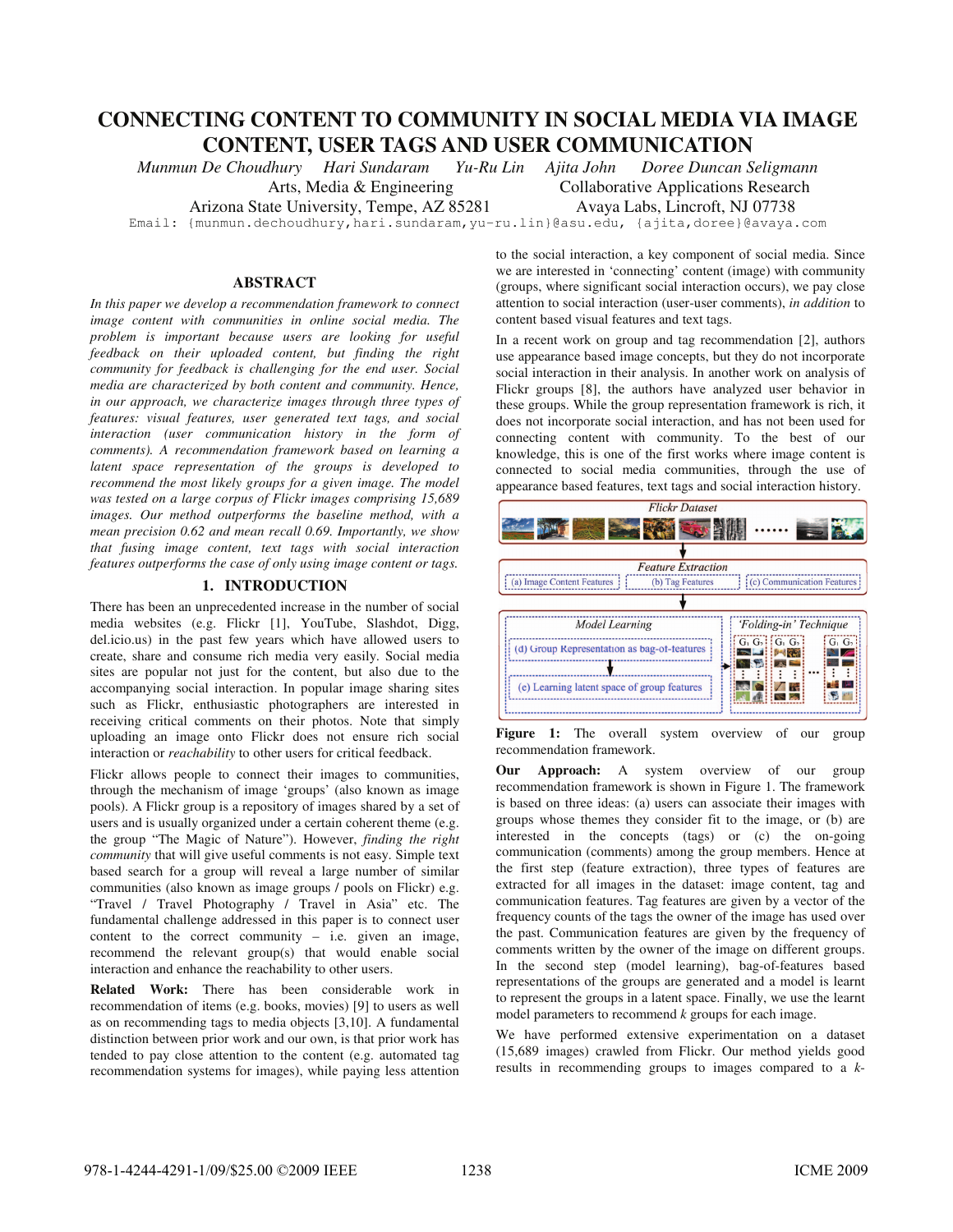Nearest Neighbor based baseline framework. In our dataset, each image on an average is associated with three groups, and we observe that our results yield high precision and recall of 0.65 and 0.69 respectively for *k*=3.

The rest of the paper is organized as follows. We describe image content, tag and communication features in sections 2-4. In section 5 we present our group recommendation framework. Section 6 discusses our dataset and experimental results. Finally we conclude in section 7 with our major contributions.

#### **2. IMAGE CONTENT FEATURES**

In this section, we briefly discuss different content based features that have been used to characterize the images.

**Color:** There are two color-based features of interest – color histogram and color moments, which capture the distribution of different colors in the images.

**Texture:** Flickr images show diversity of texture. We use two texture features: gray level co-occurrence matrix, GLCM, and a texture detector for arbitrary "blobs" in images – called phase symmetry [11]. Phase symmetry is based on determining local symmetry and asymmetry across an image from phase information. Given an image, phase-based symmetry detector (PSD) maps a pixel, *p*, an orientation, *o*, and a scale, *n*, to a phase congruency value  $PC_{no}(p)$  and a special phase,  $\phi_{no}(p)$ :

$$
PSD(p,n,o) = (PC_{n o}(p)\phi_{n o}(p)). \tag{1}
$$

Here,

$$
PC_{n\sigma}(p) = \frac{\text{sum}(p)}{\text{sum}A(p) + \varepsilon} = \frac{\sum_{k,q} E_{n_k o_q}(p)}{\sum_{k,q} A_{n_k o_q}(p) + \varepsilon},\tag{2}
$$

where  $sumE(p)$  is the total energy when phases are congruent under all scales and orientations and phases are zero; sum $A(p)$  is the total amplitude when phases are congruent under all scales and orientations and phases are zero;  $\varepsilon$  is a positive constant.

**Shape:** Images are often characterized by central themes or concepts. To extract such features, we use two shape features – radial symmetry [7] and phase congruency [5]. The radial symmetry feature is based on the idea of detecting points of interest in an image. Phase congruency is an illumination and contrast invariant measure of feature significance. For a given image, phase congruency  $PC(x)$  at some location x is expressed as the summation over orientation *o* and scale *n*:

$$
PC(x) = \frac{\sum_{o} \sum_{n} W_o(x) \left[ A_{no}(x) \Delta \Phi_{no}(x) - T_o \right]}{\sum_{o} \sum_{n} A_{no}(x) + \varepsilon},
$$
\n(3)

where  $A_n$  represents the amplitude of the  $n^{\text{th}}$  component (of the image) in the Fourier series expansion,  $W_o(x)$  is the convolution of the given image with an even / odd filter,  $\varepsilon$  is added for cases of small Fourier amplitudes,  $T<sub>o</sub>$  is a compensating measure for the influence of noise and  $\Delta \Phi_n(x)$  is a sensitive phase deviation.

**SIFT:** SIFT or Scale Invariant Feature Transform [6] is a contentbased image feature that detects stable keypoint locations in scale space of an image. It computes the following function from the difference of two nearby scales separated by a constant multiplicative factor  $\kappa$ :

$$
D(x, y, \sigma) = (G(x, y, \kappa\sigma) - G(x, y, \sigma)) * I(x, y)
$$
  
=  $L(x, y, \kappa\sigma) - L(x, y, \sigma),$  (4)

where  $L(x, y, \sigma)$  is the scale space of image  $I(x, y)$  and is produced from the convolution of a variable-scale Gaussian having scale  $(\sigma)$ with  $I(x,y)$ .

The details of these features may be referred to in [5,6,7,11]. We discuss tag features to characterize images in the next section.

#### **3. TAG FEATURES**

We develop a set of tag features for each image based on the tagging activity of the owner of the image. Tag feature extraction is useful because: (1) users develop a set of 'favorite' concept spaces (in the form of tags) over time to describe their images, and (2) an image is likely to be associated by the user to a group whose concepts are similar to the high frequency tags she has used in the past.

Hence, if the tag distribution given by the prior tagging activity of the owner of an image is close to the distribution of tags in a group, this group should be assigned a high probability of recommendation. We construct a vector of the frequency counts of the tags the owner of the image has used in the past (on other images), *prior to* the date of upload of the image. Let for image *i* the timestamp of its upload be  $t_i$  and  $\tau_u$  be the set of all unique tags that user *u* (owner of *i*) has used for her other images from time 0 to  $t_i$ . The frequency count  $n_{u,i}$  of usage of each tag *j* in  $\tau_u$ gives the tag feature vector  $\mathbf{T}_i$  for image *i*:

$$
\mathbf{T}_{i} = \begin{bmatrix} n_{u,1} & n_{u,2} & \cdots & n_{u,L} \end{bmatrix} \text{ s.t. } L = |\tau_{u}|.
$$
 (5)

We now discuss communication features to characterize images in the next section.

# **4. COMMUNICATION ACTIVITY FEATURES**

We develop communication based features for each image based on the frequency of comments written by the owner of the image on different groups. A user participating in the communication in a certain set of groups through comments is likely to be interested in those groups. Hence recommending them to the user is useful. Let Alice be interested in groups related to travel and frequently leave comments on the images in such groups. Further suppose Alice uploads a new image on Grand Canyon for which she intends to find suitable groups. Since Alice has earlier expressed interest in the travel related groups through her communication, our framework should recommend her such groups. Let  $n_{ui}$  be the number of comments written by user *u* on group *j* ( $1 \le j \le M$ ) in the time period from 0 to  $t_i$  where  $t_i$  is the timestamp of posting image *i* by *u*. Then the communication activity feature  $O_i$  for image *i* is given by the vector of  $n_{u,i}$  over all groups *j*:

$$
\mathbf{O}_i = \left[ n_{\scriptscriptstyle u,1} \ n_{\scriptscriptstyle u,2} \ \cdots \ n_{\scriptscriptstyle u,M} \right]. \tag{6}
$$

Based on the three types of features, we now characterize all the *N* images in the dataset. Suppose *D* is the dimensionality of the feature vector of each image *i*, then,  $\mathbf{f}_i \in \mathbb{R}^{1 \times D}$ ,  $\mathbf{f}_i = [\alpha_1 \mathbf{C}_i \ \alpha_2 \mathbf{T}_i \ \alpha_3 \mathbf{O}_i]$ , where  $C_i$ ,  $T_i$  and  $O_i$  are the image content, tag and communication feature vectors; and  $\alpha_1, \alpha_2$  and  $\alpha_3$  are the weights determining the impact of each kind of feature. Based on these features, we now discuss the group recommendation framework.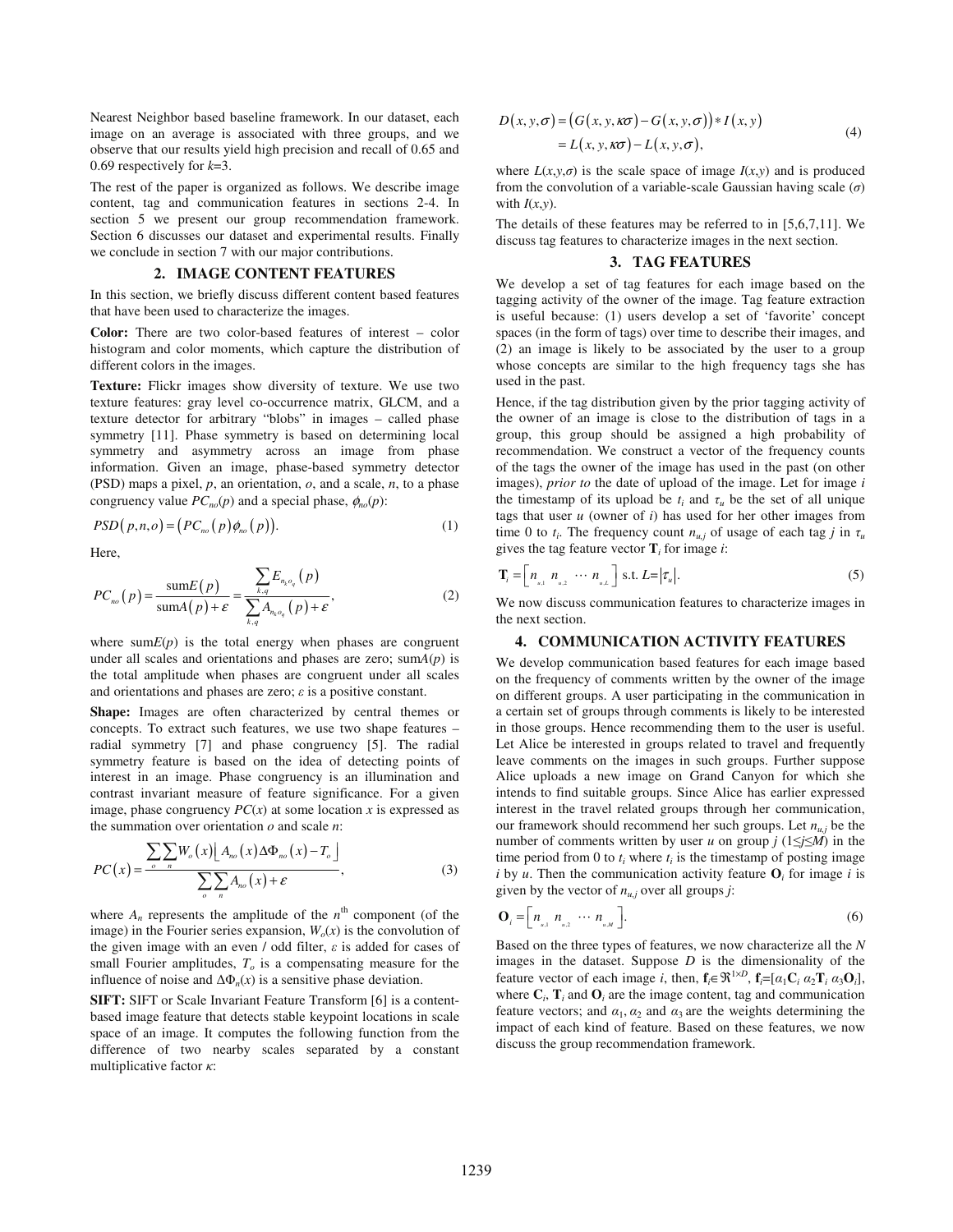## **5. GROUP RECOMMENDATION FRAMEWORK**

We now present our group recommendation framework. First, we present the main idea. Second, we discuss the learning of the model parameters. Finally, we discuss the folding-in technique where we determine top *k* recommended groups.

#### **5.1 Main Idea**

The goal of the recommendation framework is to determine the following probability over all  $M$  groups  $G_i$  for a given image  $i$ :

$$
P(G_j | i) \propto P(G_j, i). \tag{7}
$$

In order to compute the above joint probability, we develop a mixture model representation of each image over a set of latent states, motivated from pLSA (probabilistic latent semantic analysis) [4]. This latent space could be impacted by different factors – the content of the image, owner's prior tagging activity or her prior commenting activity over different groups. The joint probability  $P(G_i, i)$  above can thus be represented as:

$$
P\big(G_j, i\big) = \sum_z P(z) \cdot P\big(i \mid z\big) \cdot P\big(G_j \mid z\big) \propto \sum_z P\big(z \mid i\big) \cdot P\big(G_j \mid z\big),\qquad(8)
$$

where *z* are the latent states. Hence determining the group recommendation probabilities given an image can be reduced to computing the two conditional probabilities:  $P(G_i|z)$  and  $P(z|i)$ . Computing  $P(G_i|z)$  can be considered as training or model learning (section 5.2), as it is independent of the image, given the latent states. While, computing  $P(z|i)$  (section 5.3) directly depends on the image whose recommendations we are seeking, and hence can be considered as testing or folding-in technique.

#### **5.2 Model Learning**

We first discuss the construction of the training set based on computing feature vector representations for each group; and second, learning the model. We assume that each group is a 'bagof-features', comprising its constituent image content, tags and user comments. Let *Q* images be used for the training set and *N*−*Q* images for the test set. Using these *Q* images, the training set, **Y**∈ $\Re^{D\times M}$  is defined over *M* groups where each group *G<sub>j</sub>* is represented by a feature space of its associated images (centroid). The feature vector for the  $j^{\text{th}}$  group in **Y** is thus computed as:

$$
\mathbf{Y}_{j} = \frac{1}{|G_{j}|} \sum_{i \in G_{j}} \mathbf{f}_{i},\tag{9}
$$

where  $f_i$  is the *i*<sup>th</sup> image in the group  $G_j$ . Using this training set, we now discuss learning the conditional probability  $P(G_i|z)$  based on the EM-algorithm. If  $F_m$  is the  $m^{\text{th}}$  feature attribute in **Y**, the update equations of EM [4] are given as:

$$
E\text{-step: } P(z \mid F_m, G_j) = \frac{P(z) \cdot P(F_m \mid z) \cdot P(G_j \mid z)}{\sum_{z'} P(z') \cdot P(F_m \mid z') \cdot P(G_j \mid z')}.
$$
\n
$$
M\text{-step: } P(G_j \mid z) \propto \sum_{m} \mathbf{Y}_{m,j} \cdot P(z \mid F_m, G_j),
$$
\n
$$
P(F_m \mid z) \propto \sum_{j} \mathbf{Y}_{m,j} \cdot P(z \mid F_m, G_j),
$$
\n
$$
P(z) \propto \sum_{m} \sum_{j} \mathbf{Y}_{m,j} \cdot P(z \mid F_m, G_j).
$$
\n(10)

Now we discuss the folding-in technique for determining the groups to be recommended to a given new image (test image).

# **5.3 Folding-in Technique**

We discuss learning the conditional probability  $P(z|i)$  for a given new image (test image) in  $\mathbb{Z} \in \mathbb{R}^{D \times (N-Q)}$  and how based on the learnt parameters we can determine the top *k* recommended groups for the images. The basic idea of computing the probability  $P(z|i)$  is based on how we can "fold-in" [4] a new image in our existing data to predict its probability of being recommended to different groups. We again use the following EM update rules to determine the probability:

*E*-step: 
$$
P(z|i, F_m) \propto P(F_m | z) . P(z|i).
$$
  
\n*M*-step:  $P(z|i) \propto \sum_m Z_{m,i} . P(z|i, F_m)$ , (11)

where  $F_m$  is the  $m^{\text{th}}$  feature attribute of test image *i*. Substituting the learnt probabilities  $P(G_j|z)$  and  $P(z|i)$  from eqns. (10) and (11) in eqn. (8) and finally in eqn. (7), we can determine the probability of recommending a group  $G_i$  to test image *i*. Hence the top *k* recommendations  $\mathbf{g}_i \in \mathbb{R}^{1 \times k}$  for a test image *i* is given by those *k* groups among *M* for which  $P(G_j|i)$  is maximum. Let us now discuss the experimental results.

#### **6. EXPERIMENTAL RESULTS**

In this section we discuss the experimental results. First we present a brief overview of the Flickr dataset. Second we discuss the results and finally we present a brief discussion of the limitations of our results.

**Flickr Dataset:** We have tested our group recommendation framework on a dataset crawled from the popular media-sharing site, Flickr. We downloaded images ranked by Flickr's proprietary "interestingness" criterion. The dataset comprises 15,689 images which belong to 925 groups; each group on an average consisting of 17 images. The mean number of tags per image is six, that of groups per image is three and comments per image is 14. The upload time period of these images ranged from March 21, 2008 to August 20, 2008. About 80% of the images (randomly selected) were used to construct the training set (12,551 images) and the rest of the 3,138 images constituted the test set.

**Table 1:** Evaluation of our method (M1) against *k*-Nearest Neighbor (M<sub>2</sub>) using Precision, Recall and F1-measure. Metrics are computed at *k*=1, 3, 10 and for three cases: precision, recall and F1-measure over all images, over images owned by each user and over images belonging to each group. Our method outperforms *k*-NN.

|                 |          | <b>Precision</b> |      | Recall |         | F1-measure |                |
|-----------------|----------|------------------|------|--------|---------|------------|----------------|
|                 |          | $M_{1}$          | M,   | $M_1$  | $M_{2}$ | $M_{1}$    | M <sub>2</sub> |
| Image-<br>based | $k=1$    | 0.68             | 0.50 | 0.63   | 0.47    | 0.66       | 0.49           |
|                 | $k=3$    | 0.63             | 0.49 | 0.69   | 0.52    | 0.64       | 0.50           |
|                 | $k=10$   | 0.52             | 0.47 | 0.71   | 0.55    | 0.59       | 0.51           |
| User-<br>based  | $k=1$    | 0.64             | 0.48 | 0.59   | 0.46    | 0.61       | 0.48           |
|                 | $k=3$    | 0.59             | 0.46 | 0.62   | 0.48    | 0.60       | 0.47           |
|                 | $k=10$   | 0.51             | 0.43 | 0.68   | 0.52    | 0.58       | 0.47           |
| Group-<br>based | $k=1$    | 0.74             | 0.52 | 0.72   | 0.52    | 0.72       | 0.53           |
|                 | $k=3$    | 0.69             | 0.50 | 0.71   | 0.54    | 0.70       | 0.52           |
|                 | $k = 10$ | 0.61             | 0.48 | 0.81   | 0.57    | 0.69       | 0.55           |

**Evaluation against** *k***-NN:** The results of validation of our group recommendation framework (M1) against a baseline method *k*-Nearest Neighbor  $(M_2)$  is shown in Table 1. The performance of our method is evaluated using three metrics: precision, recall and F1-measure. We compute these metrics for different values of the number of recommended groups (*k*=1, 3 and 10). Further, precision, recall and F1-measure are computed for three cases: (a)